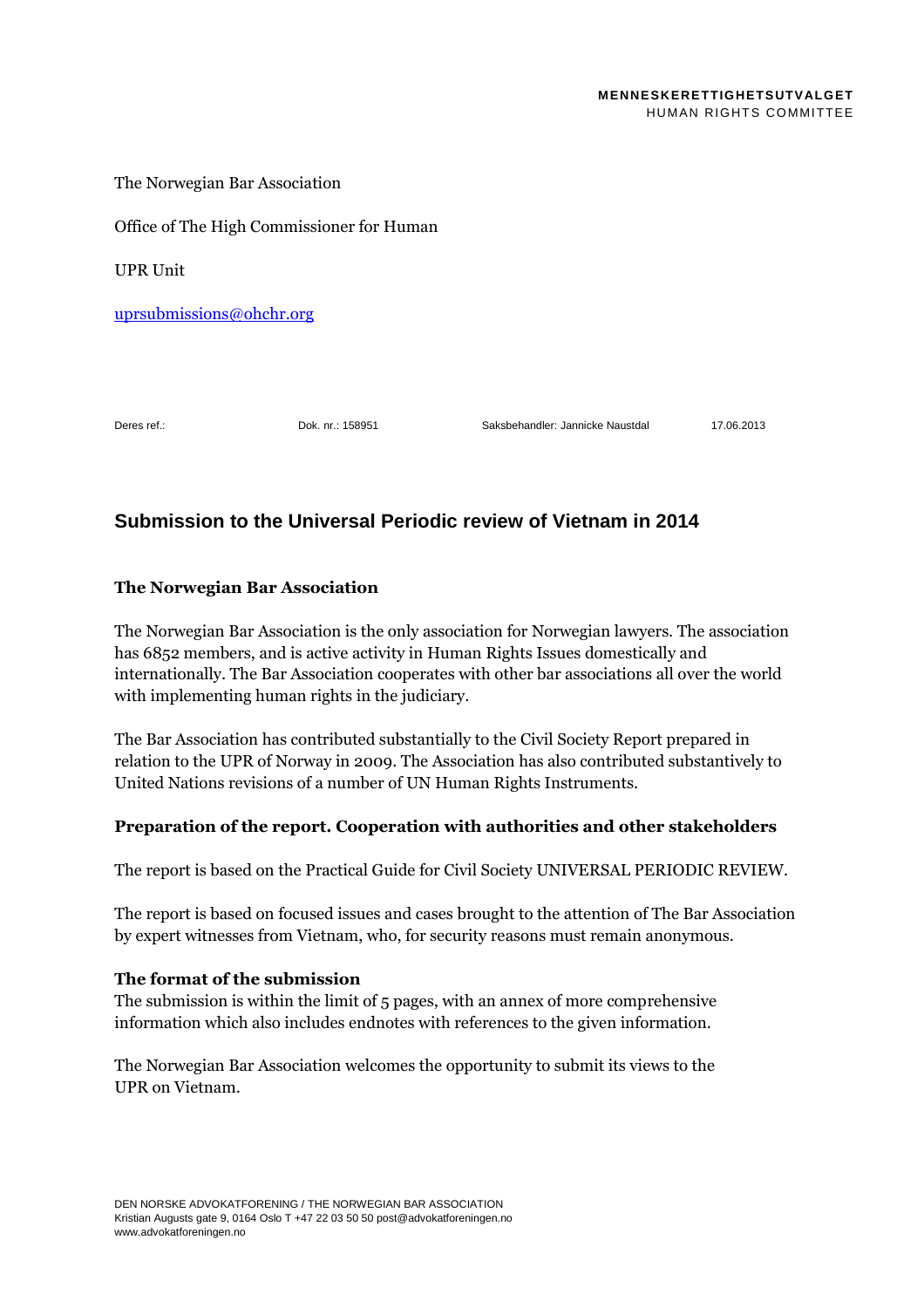## **Front page**

## **I Introduction**

1

The Norwegian Bar Association (NBA) is deeply concerned with the status of so-called "National Security Cases" (NSC) . The concern is related to both the legal basis for such cases and to the procedure applied in such cases.

2

The NBA questions if the legal basis for the criminalization of expressing views and opinions, and forming organizations and assemble people are in compliance with Vietnam's obligations under the International Covenant on Civil and Political Rights (ICCPR).<sup>i</sup>

3

Furthermore the NBA questions Vietnam´s compliance with the requirements in the ICCPR that concern Human Rights in the administration of justice, protection of persons subjected to arrest, investigation and detention, and with regard to respect for the basic principles for the role of lawyers.ii

## **II Compliance with the ICCPR**

4

The NBA is familiar with the Vietnamese Constitution Art 69 which reads:

*The citizen shall enjoy freedom of opinion and speech, freedom of the press, the right to be informed, and the right to assemble, form associations and hold demonstrations in accordance with the provisions of the law.*

5

Sicne the constitution only allows for the freedom of speech "in accordance with the provisions of the law" the constitution does not provide citizens with any real protection, as freedom of speech may be eroded by the provisions of the law.

6

The offenders in the NSC are in general brought to justice under allegations of violation of the Penal Code art 79 and 88.<sup>iii</sup> The NBA considers the provisions unacceptable since they are so vague and open ended that that they do not provide the citizens with the opportunity to understand which acts are considered as crimes..

7 Art 79 reads:

*Article 79.- Carrying out activities aimed at overthrowing the people's administration*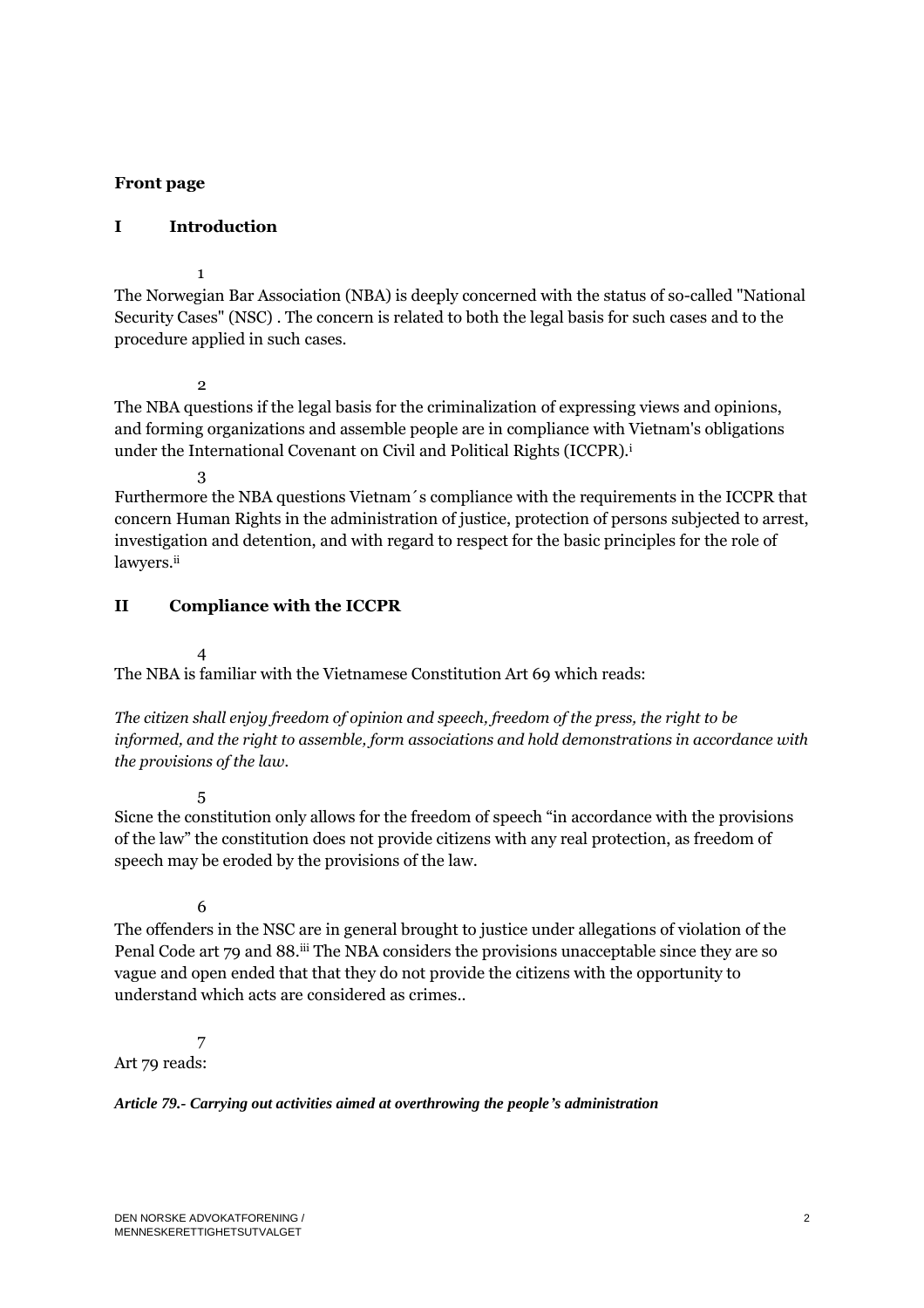*Those who carry out activities, establish or join organizations with intent to overthrow the people's administration shall be subject to the following penalties:*

*1. Organizers, instigators and active participants or those who cause serious consequences shall be sentenced to between twelve and twenty years of imprisonment, life imprisonment or capital punishment;*

*2. Other accomplices shall be subject to between five and fifteen years of imprisonment.*

8 Art. 88 reads:

#### *Article 88.- Conducting propaganda against the Socialist Republic of Vietnam*

*1. Those who commit one of the following acts against the Socialist Republic of Vietnam shall be sentenced to between three and twelve years of imprisonment:*

*a) Propagating against, distorting and/or defaming the people's administration;*

*b) Propagating psychological warfare and spreading fabricated news in order to foment confusion among people;*

*c) Making, storing and/or circulating documents and/or cultural products with contents against the Socialist Republic of Vietnam.*

*2. In the case of committing less serious crimes, the offenders shall be sentenced to between ten and twenty years of imprisonment.*

### $\alpha$

The NBA believe that Art. 79 is in violation of the ICCPR Art. 21 and/or Art. 22 as it criminalizes the right to freely assemble and to form and join associations.

10

Reference is made to the casesiv in which the convicted persons have participated in non violent assemblies and associated:

| $\mathbf{r}$       | State vs. NguyenVan Hai         | (See Attachment 1) |
|--------------------|---------------------------------|--------------------|
| $\sim$             | State vs. Cu Huy Ha Vu          | (See Attachment 2) |
| $\Delta \sim 10^4$ | Ta Phong Tan                    | (See Attachment 3) |
|                    | State vs. Nguyen Phuong Uyen    | (See Attachment 4) |
|                    | State vs. Le Thi Cong Nhan a.o. | (See Attachment 5) |
|                    |                                 |                    |

11

All the convicted faced severe penalties in terms of long term imprisonment for the conviction of the alleged crimes.

### 12

# **The NBA kindly request the Vietnamese Government to be questioned if the Penal Code Art. 79 is in compliance with the ICCPR.**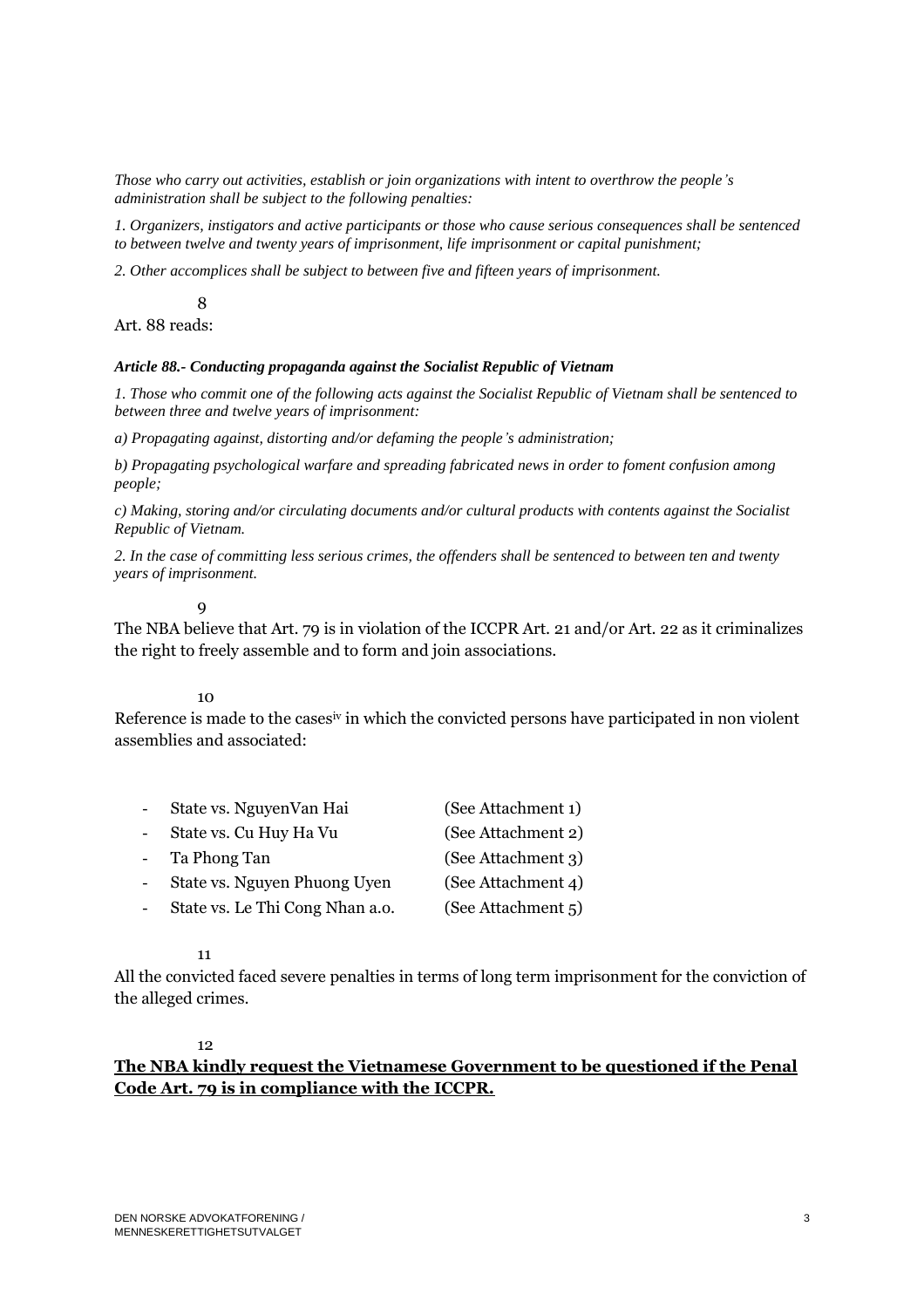### 13

The NBA believes that the Penal Code Art. 88 is in violation of the ICCPR Art. 19 as it prohibits the right to freely express opinions including also opinions on the Government and the governance of the Country.

## 14

Reference is made to cases<sup>y</sup> in which the convicted persons have faced severe penalties for non violent expressions of opinions, amounting to several years of imprisonment:

- State vs. 14 Catholic youth (See Attachment 6)
- State vs. Tran Huynh Duy Duc(See Attachment 7)
- State vs. Le Cong Dinh (See Attachment 8)

## 15

# **The NBA kindly asks that the question be put to the Vietnamese government: Is the Penal Code Art. 88 in compliance with the ICCPR?**

# **III Person subjected to arrest, detention and investigation. Protection on the ground**

## 16

In accordance with ICCPR Art 14, Art. 7, Art. 9 and Art. 10, ref also standards made reference to in footnote 3, the Government is obliged to establish rules which

- maintain the principle of innocence until conviction
- secure the right to access lawyer including legal aid
- protect against torture and degrading or inhuman treatment during investigation
- secure fair trial and the right to effective appeal

## 17

The NBA recognize that the rights mentioned in paragraph 16 are covered in different clauses in the Penal Code and in the Criminal Procedure Codevi

## 18

However, the NBA understand from the NSC referred to above, and testimonies from the expert witnesses, that the rights are drastically violated in such cases inter alia:

## 19

- Persons are arrested and investigation initiated without information of the alleged charges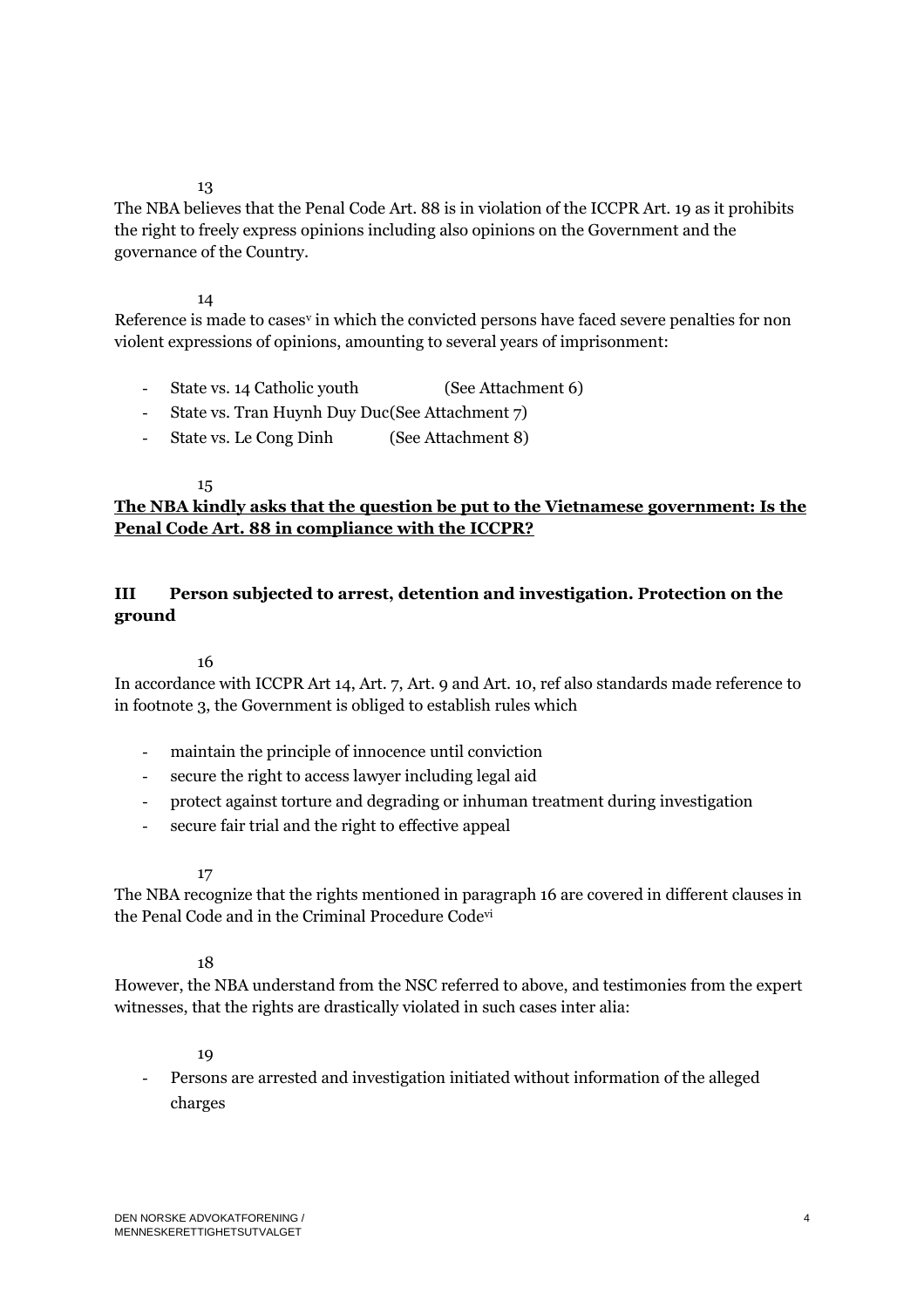- Persons are kept in temporary detention up to at least 20 months without judiciary trial of the legal grounds for detention whatsoever
- Mental and physical abuse during interrogation
- Detainees are kept together with convicted persons
- Arrested persons and detainees are denied access to lawyers for up to one year
- The time lag between the arrest and the trial may be up to three years
- The conditions during pre-trial detention are severe, characterized by, ban of contact with the outside world, including family, use of prisoners´ uniform and restricted living space in overcrowded prison facilities, and the lack of nutrition during detention<sup>vii</sup>
- The detainee does not have access to medical assistance when needed.

## 20

# **The NBA kindly requests that the Vietnamese Government is asked if the practice in the NSC is in compliance with the International Human Rights and International Standards for the protection of persons subjected to arrest, detention and investigation.**

## $21$

The NBA is concerned with the working conditions and protection of lawyers in NSC. The International Standard for the Basic Principles for the Role of Lawyers (See footnote 3) contains specific rules for the role of lawyers in a democratic society, and also for the communication between the lawyer and his/her client.

# 22

This working condictions for defense lawyers are characterized by:

- Difficulties with regard to renting of office and organizing of lawyer´s office
- Difficulties with resident permit
- Harassment and ill treatment by the police and organized mob
- Uncertainties for personal security

# 23

# And by:

- Lawyers often identified with his/her client
- Lack of access to the client
- Lack of privacy in communication with client
- No access to telephone or written communication with the client
- Restricted access to case documents. No right to copy case documents, or when permission is given, insufficient time to copy case documents.
- Restriction concerning the right to criticize authorities and to invoke Human Rights Instruments in the course of the trial.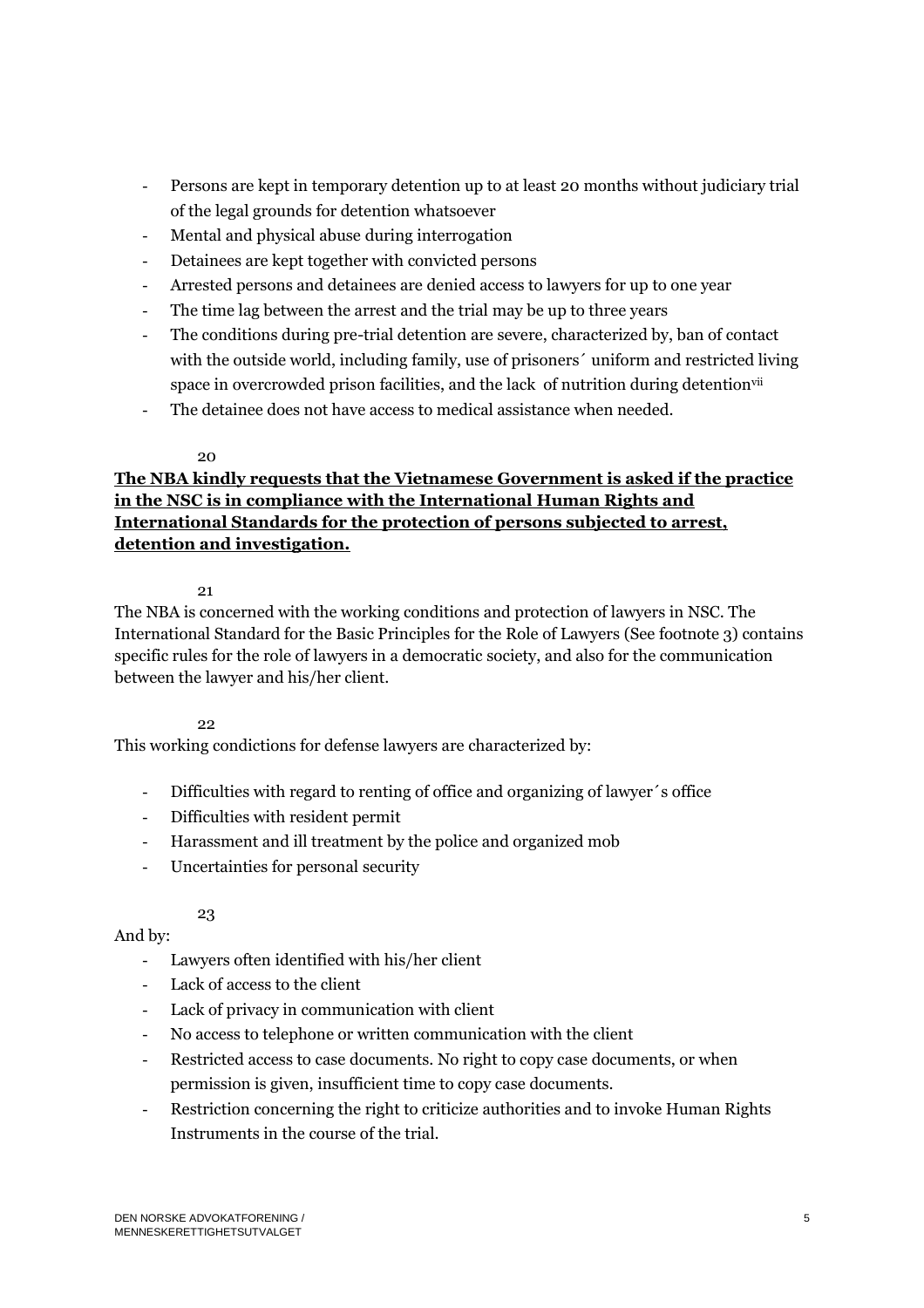# **The NBA kindly request that the Vietnamese Government is asked if the practice in the NSC are in compliance with the International Human Rights and International Standards as regards the International Standards for the Role of the Lawyers.**

iii Law No. 15/1999/QH10

iv See reference

 $\overline{a}$ 

v See reference

vi Law No. 19/2003/QH11 of November 26, 2003

vii See Decree Promulgating the Regulations on Temporary Custody and Detention (No. 89/1998/ND-CP)

24

<sup>&</sup>lt;sup>i</sup> International Covenant on Civil and Political Rights. Adopted by the Un General Assembly in res. 2200A (XXI) the  $16<sup>th</sup>$  of December 1966. Ratified by Vietnam the  $24<sup>th</sup>$  of September 1982

ii Inter alia Standard minimum rules for the Treatment of Prisoners adopted by the UN Economic and Social Council the 31st July 1957 an of 13<sup>th</sup> of May 1977. Body of Principles for the Protection of All Persons under Any Form of Detention or Imprisonment. Adopted by the UN General Assembly the  $9<sup>th</sup>$  of December 1988. Basic Principles on the Role of Lawyers, Adopted by the Eight United Nations Congress of Crime and the Treatment of Offenders, Havana, Cuba  $27<sup>th</sup>$  August to  $7<sup>th</sup>$  September 1990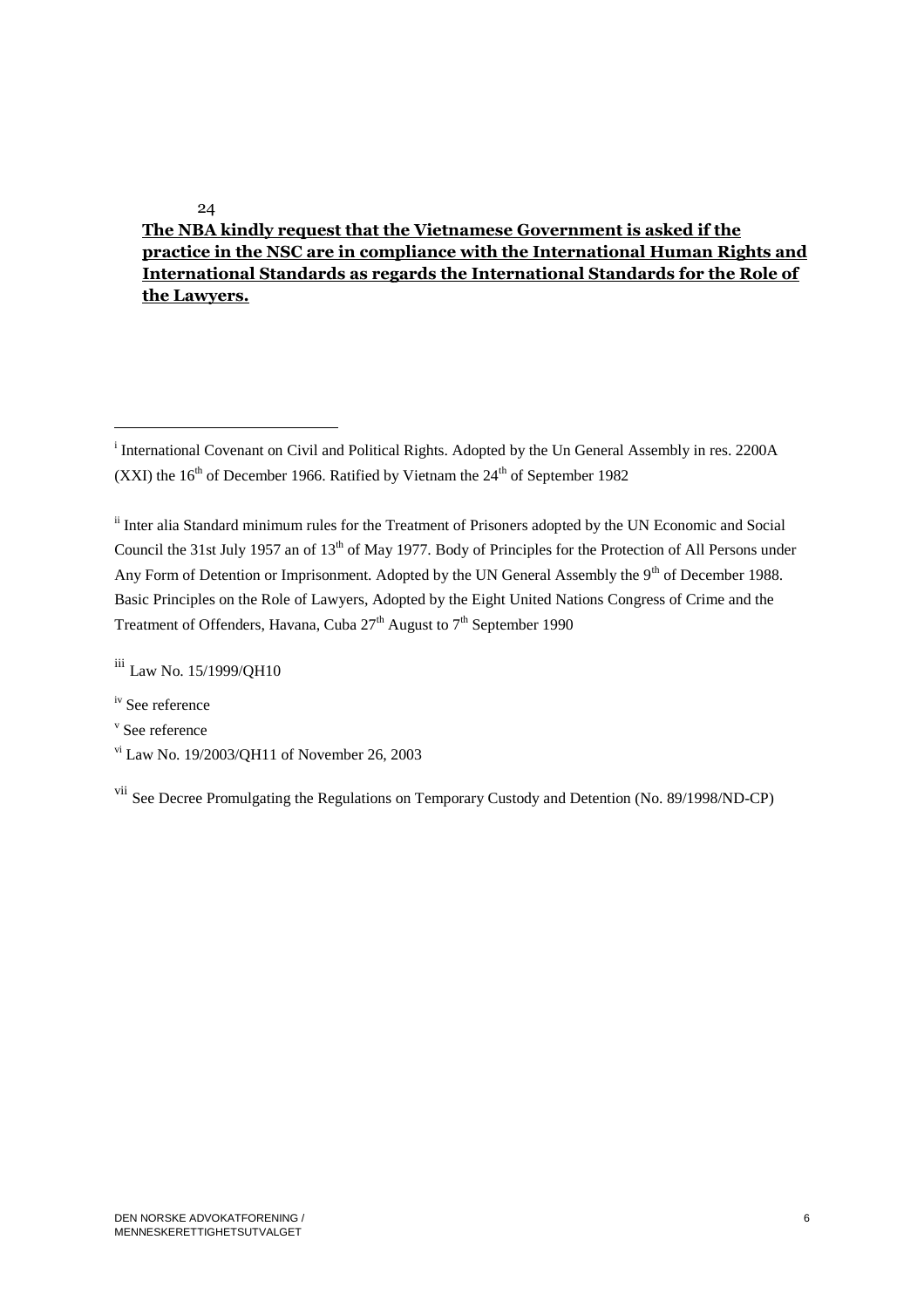### **Attachment 1**

 $\overline{a}$ 

## **Nguyen Van Hai (Đieu Cay)**

*Background*: Writing under the pen name Dieu Cay (peasant's water pipe), Nguyen Van Hai is one of Vietnam's pioneering citizen journalists. Through his Yahoo360 blog, Dieu Cay exposed government corruption, called for freedom of expression and was among the first Vietnamese to criticize China's annexation of the Paracel and Spratly Islands. He was arrested while calling for a boycott of the Beijing Olympic Torch Relay.

*Length of detainment and imprisonment*: First arrested on 19/04/2008, bought to court on 20/10/2008 on charges of tax invasion and was sentenced to 2.5 years. His detainment extended to 19/07/2012 and charged with **Article 88** and was sentenced to 12 years.

### **Attachement 2**

## **Cu Huy Ha Vu**

*Background*: a prominent government critic and human rights lawyer. He filed unprecedented lawsuits against the government—including suing Prime Minister Nguyen Tan Dung for violating laws on environmental protection, national security and cultural heritage by approving a Chinese-run bauxite mining project in the Central Highlands. His law firm provided legal assistance to democracy activists and, prior to his arrest, to six Catholics from Con Dau parish who had protested government confiscation of Church properties.

*Length of detainment and imprisonment*: Arrested on 05/11/2010 and was brought to court on 04/04/2011. Was charged with Article 88 and sentenced to 7 years imprisonment followed by 3 years house arrest.

### **Attachement 3**

## **Ta Phong Tan**

*Background*: a former police officer and communist party member, is a prolific blogger with more than 700 articles to her name. She began her writing career as a freelance journalist in 2004 and since then her articles have appeared widely online. With her knowledge and experience of police work, she provides insightful observations about widespread abuse of power by the security police. She is a recipient of Human Rights Watch's Hellman/Hammett award.

*Length of detainment and imprisonment*: Arrested on 05/09/2011. Brought to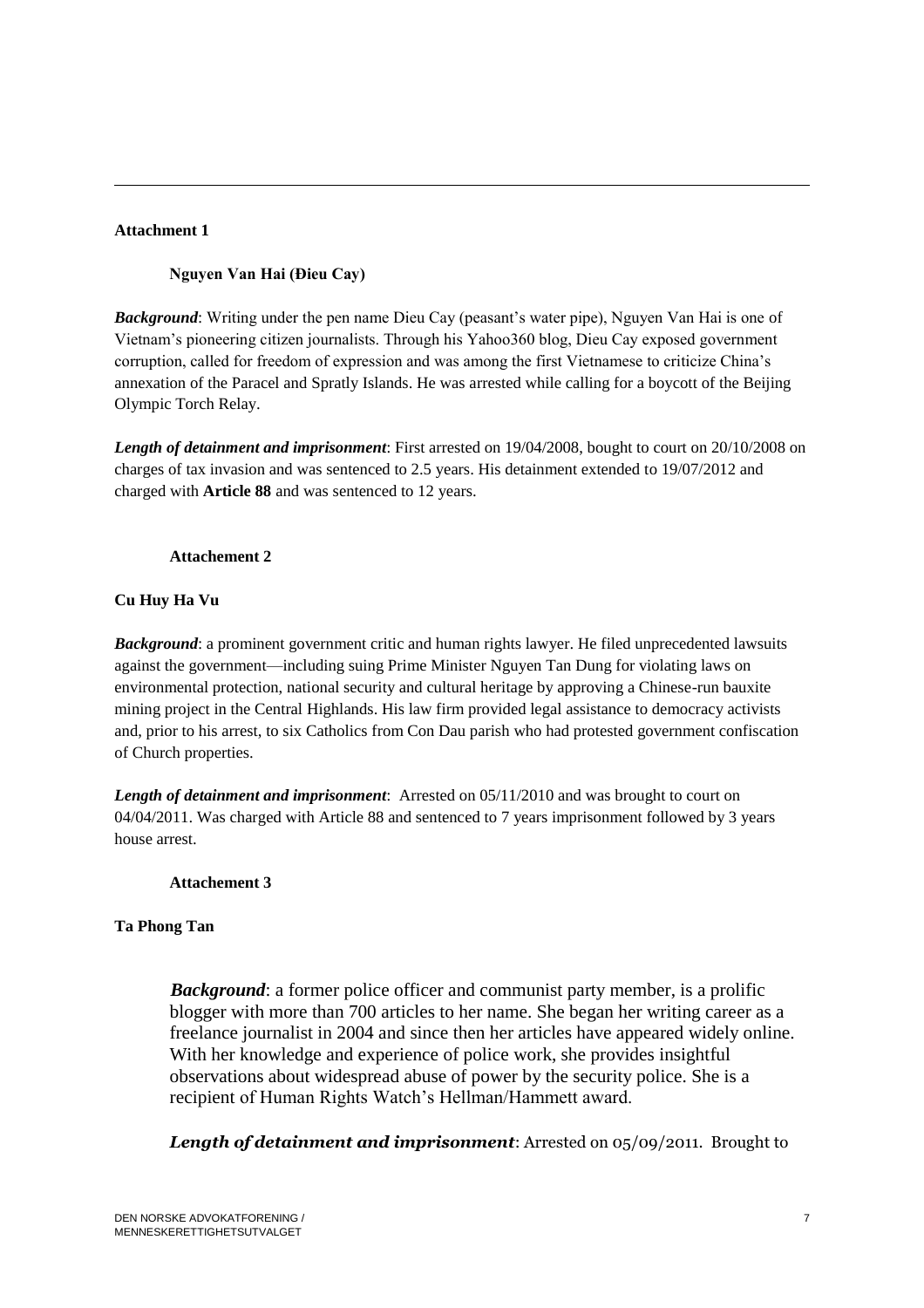court on 04/10/2012 and sentenced to 10 years imprisonment under **Article 88**. The sentence was up-held by an appeal court on 28 December 2012.

### **Attachment 4**

### **Nguyen Phuong Uyen**

 $\overline{a}$ 

*Background*: According to state media, **Nguyen Phuong Uyen** were arrested for handing out leaflets that "distort the Party and the State's policies related to religion and land, and exhibit a twisted viewpoint regarding the Spratly and Paracel islands and the border land between Vietnam and China.

*Length of detainment and imprisonment*: Phuong Uyen was arrested on 14/10/2012 (without informing her family until 8 days later) and was brought to court on 13/05/2013. Charged under Article 88 and was sentenced to 6 years imprisonment.

#### **Attachment 5**

### **Le Thi Cong Nhan and Nguyen Van Dai**

*Background*: both were charged among other things, with "misinterpreting government policy on trade unions and labourers in Vietnam", participating in the Block 8408 movement for democracy and the progressive party, giving human rights courses and the possession and dissemination of documents propagating democracy and human rights.

*Nguyen Van Dai* founded the Committee for Human Rights in Vietnam in 2006. Nguyen Van Dai had taught students on human rights at his office. He and Le Thi Cong Nhan had expressed themselves in interviews in ways that prompted the government to initiate criminal proceedings. Both of them are wellknown dissidents in Vietnam and acted as lawyer for protesters who were prosecuted by the government.

### *Length of detainment and imprisonment*:

- Le Thi Cong Nhan Arrested 03/06/2007 and was brought to court on 11/05/2007 and sentenced to 3 years imprisonment plus 3 years house arrest. She was released on 06/03/2010.
- Nguyen Van Dai Arrest on 03/06/2007 and brought to court together with Le Thi Cong Nhan and was sentenced to 4 years plus 4 years house arrest. He was released on 09/03/2011.

### **Attachment 6**

### **"14 Catholic Youth Activists"**

(Arrested in between July/August 2011 and detained until first court hearing  $9^{th}$  Jan 2013 – Sentenced between 3-13 years)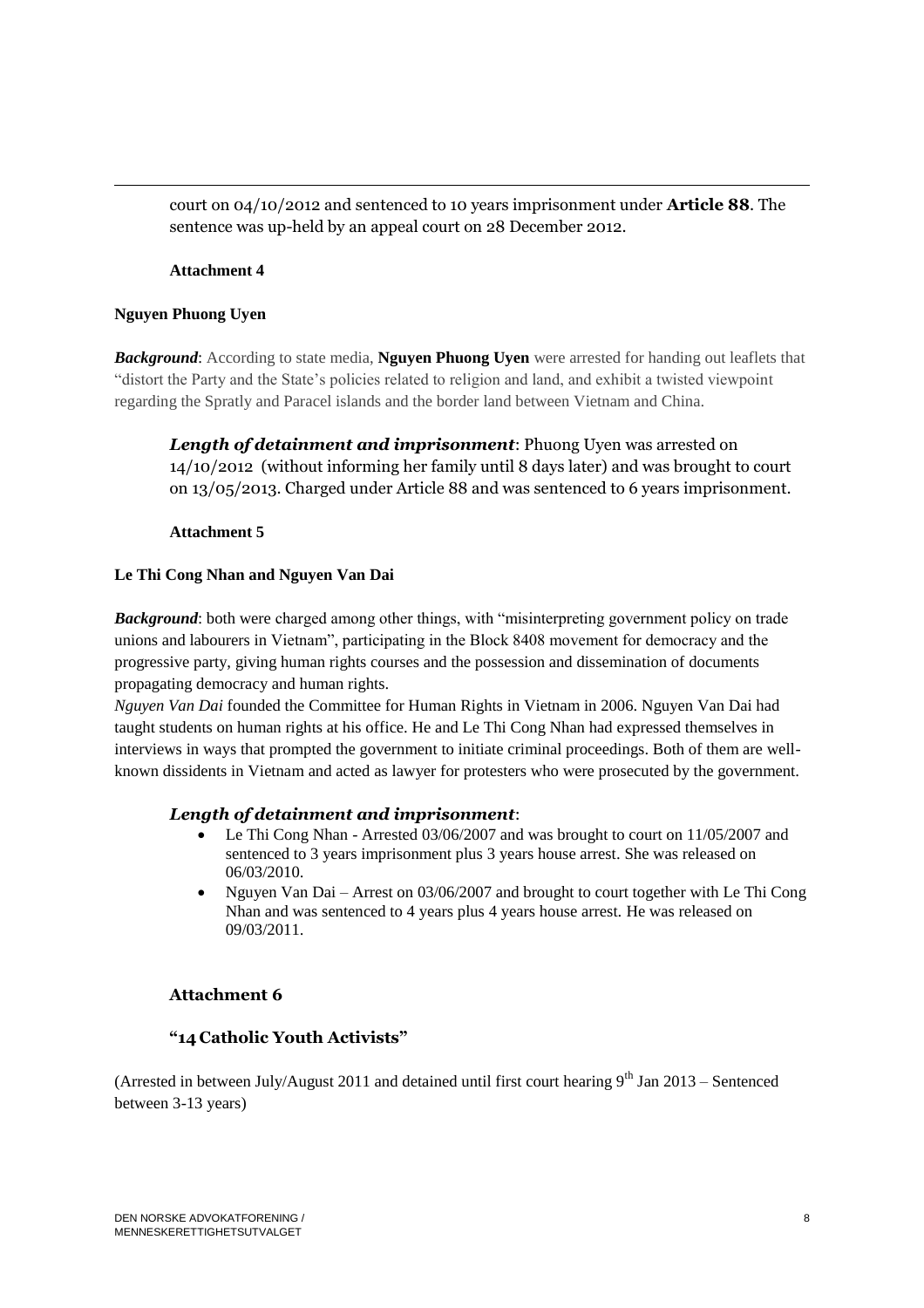## **Examples of longest convictions (13 years imprisonment plus 5 years house arrest):**

## *Dang Xuan Dieu*

 $\overline{a}$ 

 *Backgroud:* is an engineer and community organizer, active in mobilizing access to education for poor students and assistance for victims of typhoons and disabled persons. He is a contributing citizen journalist for Vietnam Redemptorist News and is a member of the Congregation of the Most Holy Redeemer. He was arrested upon arriving at Tan Son Nhat Airport in Saigon, as part of a larger crackdown currently totaling 17 human rights defenders (mostly from Vinh Province).

*Length of detainment and imprisonment*: Arrested on 30/07/2011. Brought to court on 09/01/2013 and sentenced to 13 years imprisonment under **Article 79.** His appeal was denied due to missing deadline for the appeal application date (15 days after the first trial)

## *Ho Duc Hoa*

*Backgroud:* a community organizer and a contributing journalist for Vietnam Redemptorist News. A member of the Vinh Diocese, Hoa is also a member of the John Paul II Group for Pro-Life and is active in mobilizing access to education for poor students and assistance for victims of typhoons and disabled persons. His detention is part of a larger crackdown currently totaling 17 human rights defenders (mostly from Vinh Province).

*Length of detainment and imprisonment*: Arrested on 30/07/2011. Brought to court on 09/01/2013 and sentenced to 13 years imprisonment under **Article 79.** His sentence was upheld by the appeal court on 23/05/2013.

## *Le Van Son*

 *Backgroud:* Paulus Le Son is a community organizer and prominent writer for Vietnam Redemptorist News (VRNs). A resident of Hanoi, he is an active community organizer for issues such as HIV, public education, and serves as member of the John Paul II Group for Pro-Life. His popular personal blog (paulusleson.wordpress.com) covers issues of social justice, human rights and sovereignty. He was arrested as part of a larger crackdown currently totaling 17 human rights defenders (mostly from Vinh Province).

*Length of detainment and imprisonment*: Arrested on 03/08/2011. Brought to court on 09/01/2013 and sentenced to 13 years imprisonment under **Article 79.** His sentence was reduced to 4 years at the appeal court on 23/05/2013.